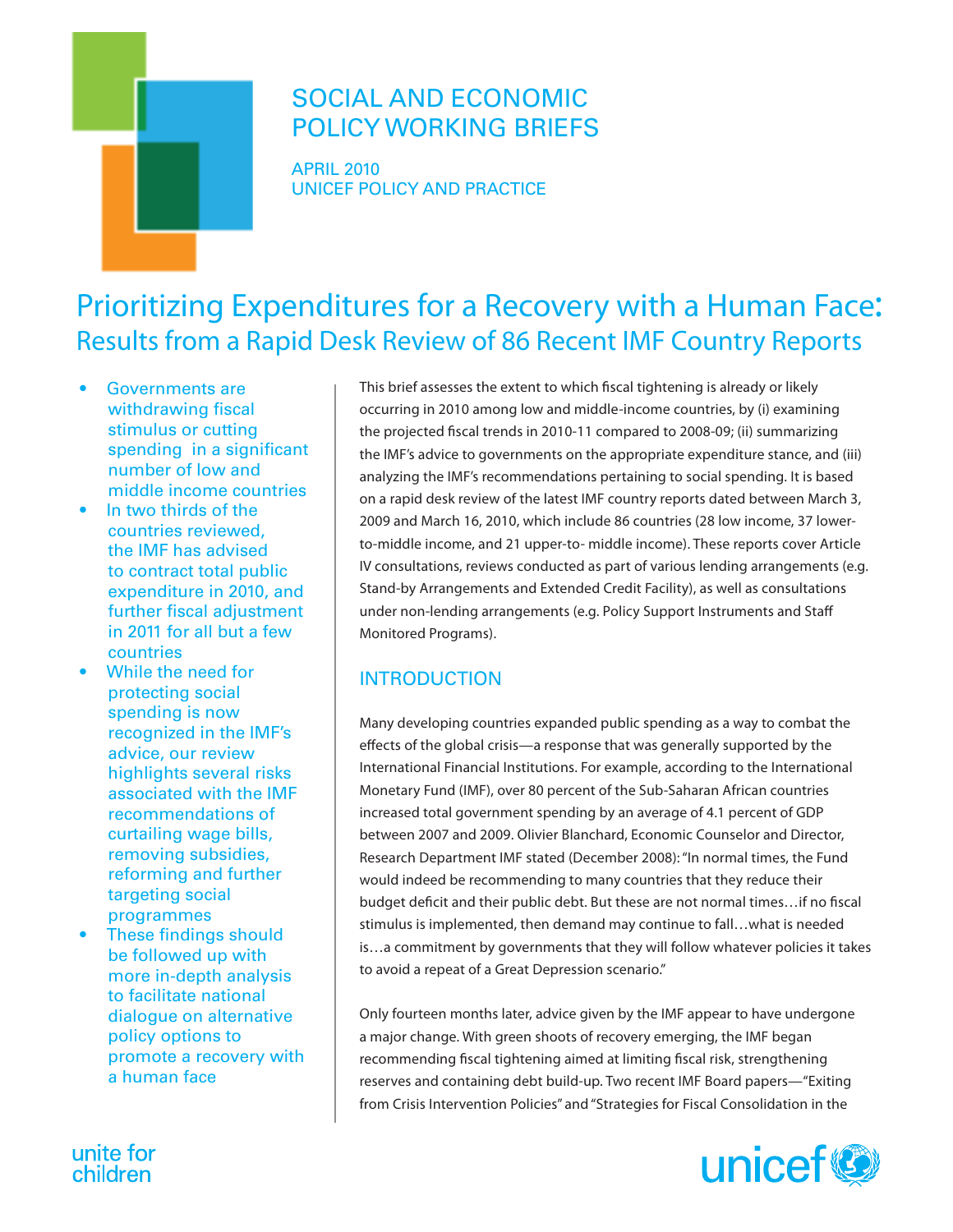

Figure 1. Projected Change in Total Government Expenditure (in percent of GDP, 2010-11 over 2008-9)

Sources: IMF country reports and authors' calculations.

Post-Crisis World"—call for large-scale fiscal adjustment (i.e. reduction in government budget deficit) "when the recovery is securely underway" and for structural reforms in public finance to be initiated now "even in countries where the recovery is not yet securely underway."

At this juncture, all indications suggest that economic recovery is uneven and fragile. More importantly, according to UN agencies and the World Bank, the social impacts of the economic slowdown are still felt in terms of raising poverty levels, unemployment, mortality rates and hunger. Premature fiscal tightening or withdrawal of countercyclical measures will not contribute to a socially

inclusive recovery and undermine efforts to progress towards the Millennium Development Goals (MDGs). Urgent actions are needed to address the human and longterm economic costs of fiscal adjustment.

## Fiscal trends: A large number of governments tightening spending or phasing out fiscal **STIMULUS**

We compiled total government expenditure figures from the fiscal operations tables in the latest IMF reports. An examination of fiscal trends in these 86 countries shows that nearly 40 percent of governments are planning to cut total spending in 2010-11, compared to 2008-09 (Figure 1). The average size of the projected expenditure contraction is 2.6 percent of GDP, with large cuts (4-13 percent of GDP) expected in seven countries (i.e. Algeria, Marshall Islands, Republic of Congo, Belarus, Angola, Chad, and Maldives). The expected cuts in total expenditure may reflect one or more of the following factors:

- Initial fiscal imbalance made worse by the impact of the global slowdown (e.g. Maldives where large fiscal contraction is underway to reduce the serious imbalance caused by the severe downturn in tourism activities);
- Large drop in oil revenues that led to sharp adjustments in public spending (e.g. Angola and Chad);
- Reversal of the measures put in place to mitigate the impact of the 2007-08 food and fuel price increases; and
- The IMF's advice on fiscal policy, which is reflected in the projected fiscal trends, especially in countries that currently have lending agreements with the IMF.

It is worrisome that such a large number of countries are already tightening expenditures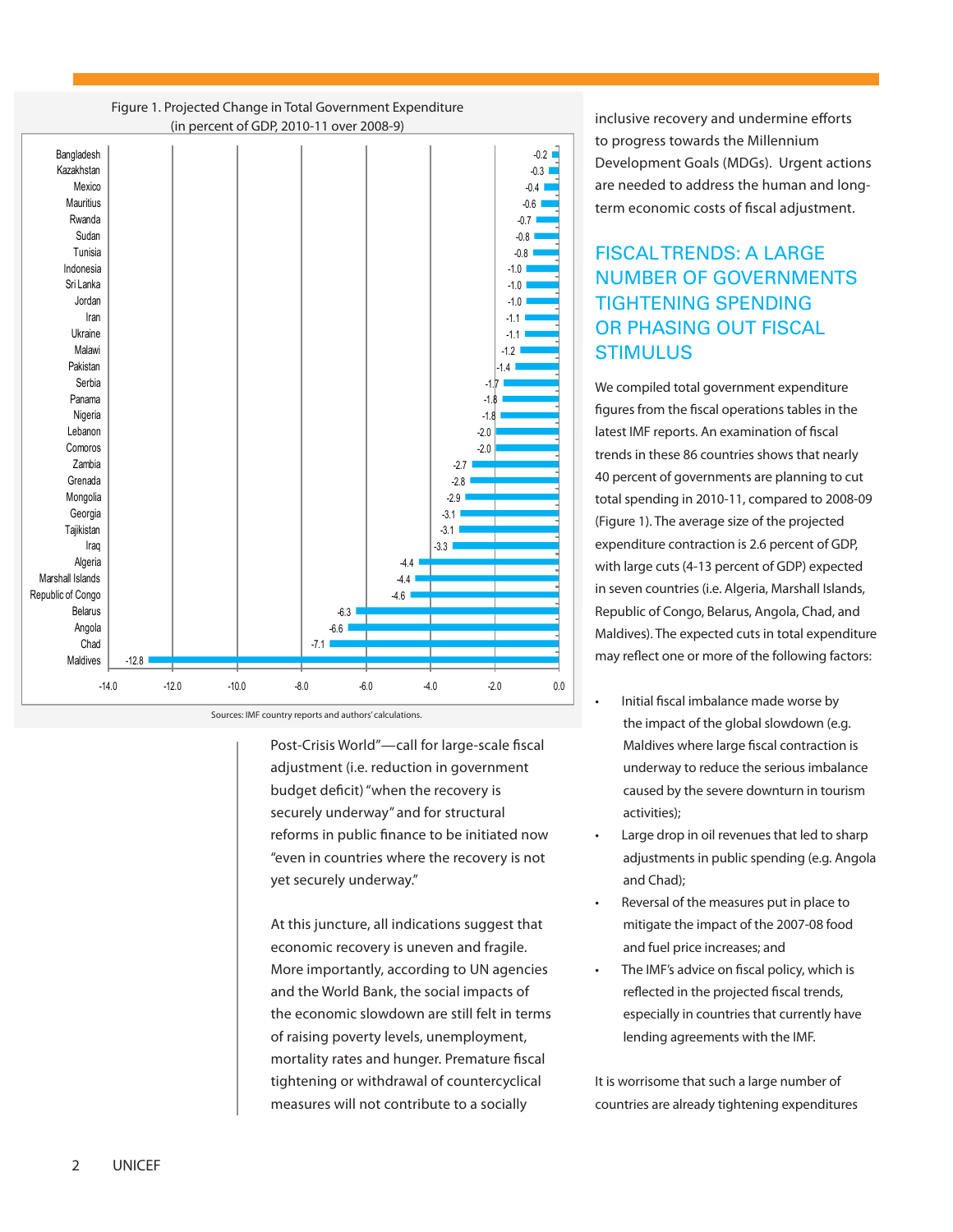at a time when the populations in many of these countries are still coping with the lingering effects of high local food and fuel prices. In particular, several of the countries (e.g. Angola, Chad and Republic of Congo) that set out to cut public expenditures have high initial vulnerabilities in terms of child mortality, malnutrition, or HIV prevalence, implying that a significant portion of their populations have limited capacity to cope on their own. Rather than scaling up services to provide immediate and adequate support to these vulnerable populations, the curtailing of public expenditure in 2010-11 will likely incur potentially irreversible long-term human costs.

## IMF Prescription: CurtaiL spending in a greater number of countries

As the majority of the countries reviewed are under some form of IMF-supported programs, the IMF's advice carries weight in governments' policy decisions. To what extent has the IMF advised governments to tighten or curtail spending already for 2010 and 2011?

While increased government spending and fiscal stimulus was encouraged in the peak of the crisis, our review finds that in two thirds of the countries, IMF is advising or supporting curtailing public expenditures for 2010 (Table 1). For 2011 and beyond, fiscal tightening is advised in all but a few countries.

While country circumstances vary, the main rationale behind the fiscal tightening advice appears to be predominantly concerns about fiscal and debt sustainability. However, as many of the countries reviewed here are low or lower-to-middle income countries with limited linkages to international markets, it raises the question of whether the preoccupation with the need to reduce fiscal expenditure to ensure "market confidence" is justified in light

of the continued need for fiscal policy to support economic and social recovery.

## SOCIAL SPENDING: CUTTING subsidies, wages, rationalizing and further targeting in a majority of **COUNTRIES**

In a large number of countries reviewed, the IMF has advised to contract total public expenditure while protecting and, in some cases, expanding pro-poor, priority social spending. The IMF's recognition of the need to scale-up pro-poor spending is welcome, as there remains a continued need to support vulnerable population groups through subsidies, social services, and employment-generating investments and programs. However, how will this much needed spending be adequately addressed in parallel to fiscal adjustment?

According to the IMF Board paper "Strategies for fiscal consolidation in the post-crisis world" (2010), fiscal adjustment includes reforming health and pension entitlements and containing the growth of other primary spending, while maintaining adequate safety nets, increasing revenues and proper asset/liability management, including exploiting room for privatization.

As IMF reports show only aggregates, this review cannot present impacts of IMF advice on expenditures by function (education, health, social security, agriculture, etc.). However, examining key measures discussed in 86 IMF country reports, a large number of governments have been advised to remove fuel or food subsidies, cap/cut wages, and rationalize or reform social services, whereas in a fewer number of countries the IMF supports expanding subsidies, social services, wages and investments in agriculture (Table 2).

**Wage bill:** As recurrent expenditures like salaries tend to be the largest component of the budget, a large number of countries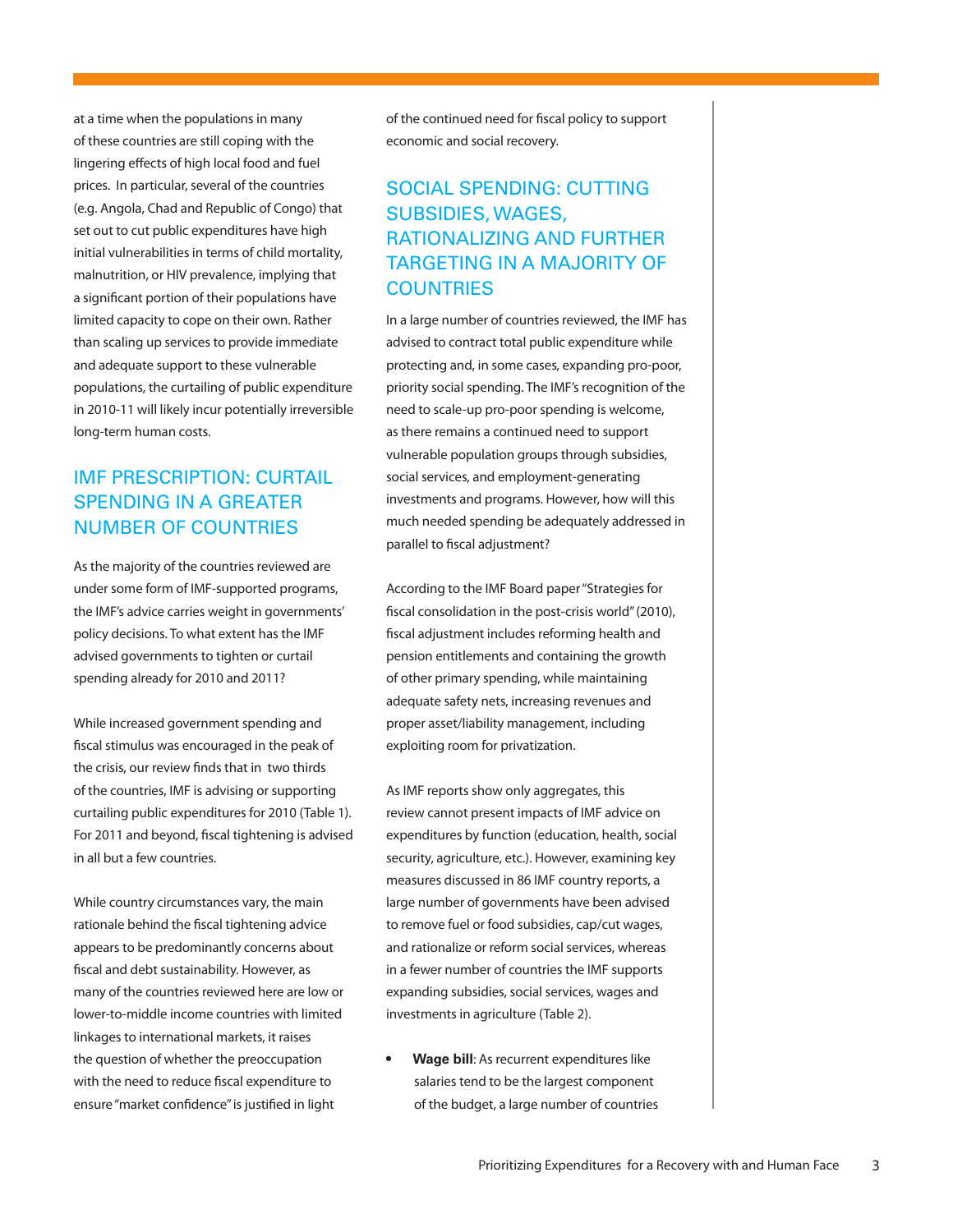are advised to cut or cap wage bills, often in conjunction with civil service reforms. In practice, at least in the short term, this may translate to salaries being reduced, not indexed to real living costs, paid in arrears, or hiring freezes. As low pay is a key factor behind teacher absenteeism, informal fees and brain drain, it is essential to protect the positions and compensation of essential public sector employees such as teachers, medical and social protection staff, particularly in rural, high poverty areas. Moreover, UNESCO's Education For All 2010 Report points that the rate at which teaching post are created will need to increase if universal primary education is to be achieved by 2015. Decisions on wage bills must ensure the employment and retention of essential social sector staff and protection of pay of frontline workers in social services, vital to ensuring recovery with a human face and achieving the MDGs.

- **Subsidies:** IMF is advising limiting subsidies in a significant number of countries, often accompanied by the development of more targeted social safety nets. The logic behind this advice is to remove market distortions while supporting the poor by targeted transfers. However, in the absence of a well-functioning safety net, consumer subsidies are a quick way to protect vulnerable populations from rising prices of essential goods and services (e.g. food and energy). In addition, while subsidies are often withdrawn quickly, well-functioning targeting mechanisms take a long time to design and implement, and this timing mismatch threatens to leave behind the vulnerable, especially given that food prices remain stubbornly high in some areas
- **Targeting**: Targeting is advised in a majority of countries. Economists often advise governments to target their spending better when cuts are called for, as a way to reconcile

poverty reduction with fiscal austerity. For example, in Maldives nominal salaries of government workers are expected to be cut and subsidies removed, while more targeted transfers are being planned to protect the poorest. While targeting could generate fiscal savings over the medium term, in practice, targeting designs and implementations often have limitations that may have the unintended effects of excluding vulnerable children and women, particularly where poverty is widespread. For example, means-tested targeting is costly and administratively complex, requiring significant civil service capacity, and often leads to large under-coverage (people not being served). Additionally, current practices of targeting by income or consumption poverty, do not adequately take into account other dimensions of poverty, such as lack of access to clean water or health facilities.

- **Health and pension reform: A key** element of the IMF strategies for fiscal adjustment in higher income countries in the post-crisis world is reform of pension and health entitlements, which is likely to be controversial in light of the large amounts spent to bail out the financial sector. A small number of low and middleincome countries (Belize, Cote d'Ivoire, Russian Federation, St. Vincent and the Grenadines) are also advised to undertake pension or health reforms. To support the much-needed development of lasting social protection systems in developing countries, these reforms could be better framed and undertaken, where feasible, as part of UN's social protection floor initiative.
- **Pro-poor investments (e.g. in agriculture),** when tailored to country circumstances and designed with features aimed at reducing inequality, can generate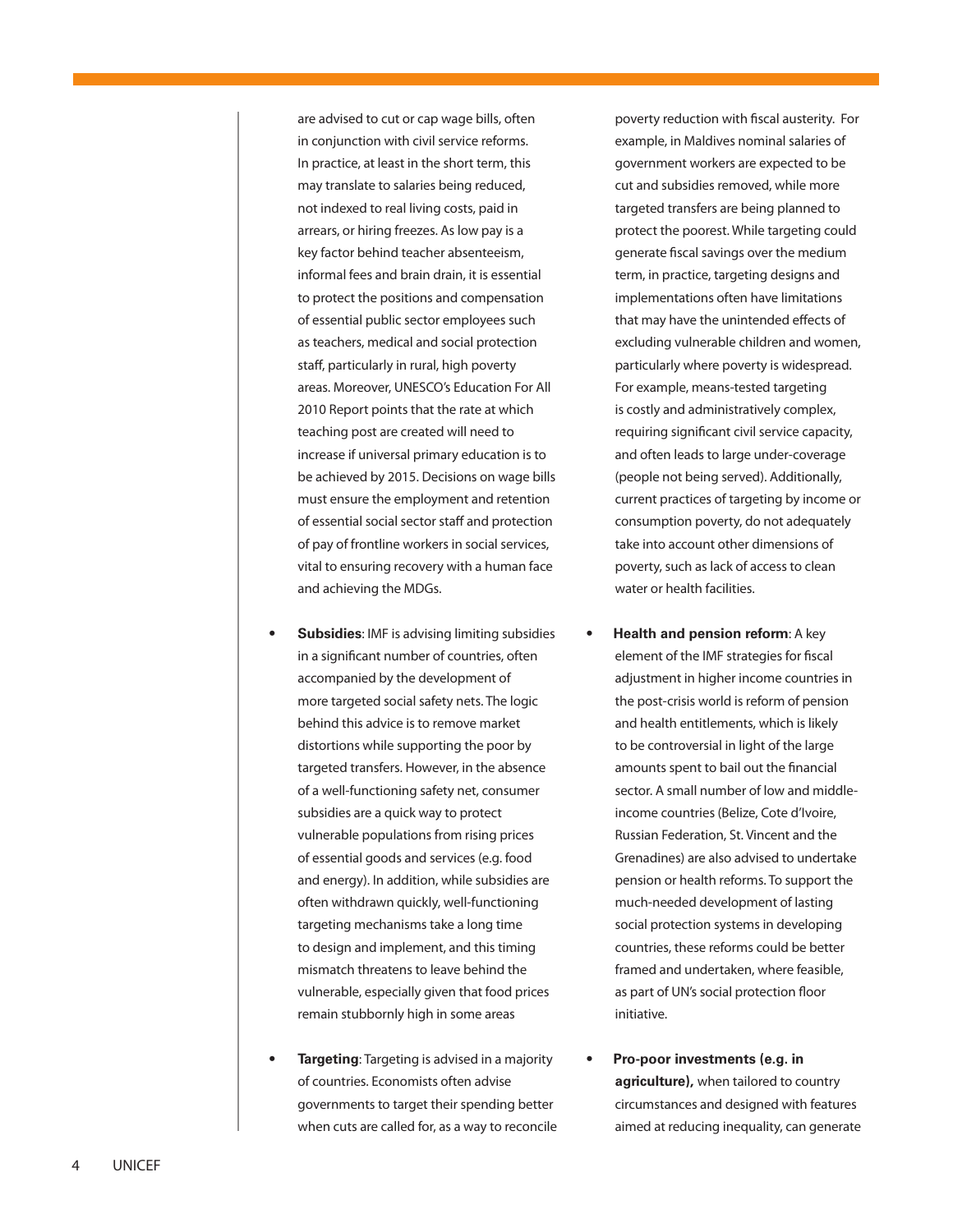employment and broad-based economic activities that benefit households, and promote long-term food and income security. Expanding investments in these areas is crucial to a recovery with a human face, especially given the fact that many countries are still reeling from lingering high local food prices, compounded by chronic food insecurity. Our review shows that increasing investments in agriculture and rural areas is only advised in a small number of countries.

As IMF reports do not provide details on the "priority" or "poverty reduction" spending, it is not clear to what extent investments in social sectors, agriculture or other pro-poor programs would be protected or enhanced. To encourage and ensure greater resources channelled to these investments, more detailed disclosure and discussion on the content of poverty reduction spending are necessary.

#### **CONCLUSION**

Our review suggests that a large number of low and middle-income countries are tightening or are planning to tighten public expenditures at a time when there is no clear indication of a strong economic recovery, or even less indication of a social recovery that ensures adequate protection of children from shocks with potentially irreversible long-term effects.

Fiscal adjustment in a greater number of countries, largely, reflects the shift in policy focus to macroeconomic balance and debt sustainability. However, this raises the risk of derailing efforts to develop socio-economic policies aimed at ensuring a socially inclusive recovery. In addition, while the need for protecting social spending is now recognized in the IMF's advice, we identified several conceptual and implementation problems associated with the recommendations of further targeting, wage bill cuts/caps, removing subsidies, and

health and pension reforms. Until these problems can be adequately addressed, measures aimed at improving fiscal efficiency could result in the exclusion of vulnerable groups, undermining the efforts for a human-faced recovery and progressing towards achieving the MDGs.

Given limitations of a desk-based review, we recommend that these findings be followed up with more in-depth analysis within countries to facilitate dialogues on alternative policy options to promote a recovery with a human face. Underlying the risks of an early withdrawal from fiscal stimulus, our review raises some important questions:

- To what extent spending on services and programs essential to children is part of the "priority" social spending? What is "nonpriority" social spending? Will the protection of "priority" spending still lead to declines in social expenditures?
- What are the human costs of decreasing fiscal deficits and reducing debts during this period of economic recovery?
- Is the fiscal adjustment trajectory (in terms of scope and pace) conducive to the achievement of the MDGs?
- Are indicators for economic recovery, often the basis for fiscal policy decisions, inclusive of economic and social conditions faced by the poor?
- Is the debt and fiscal sustainability assessment too restrictive to accommodate a socially responsive recovery?
- Given the limitations of the targeting approaches that have been commonly practiced, is some basic level of social protection and services (e.g. the UN's social protection floor) a better form of "social conditionality" to achieve the objective of protecting the vulnerable from the crisis effects?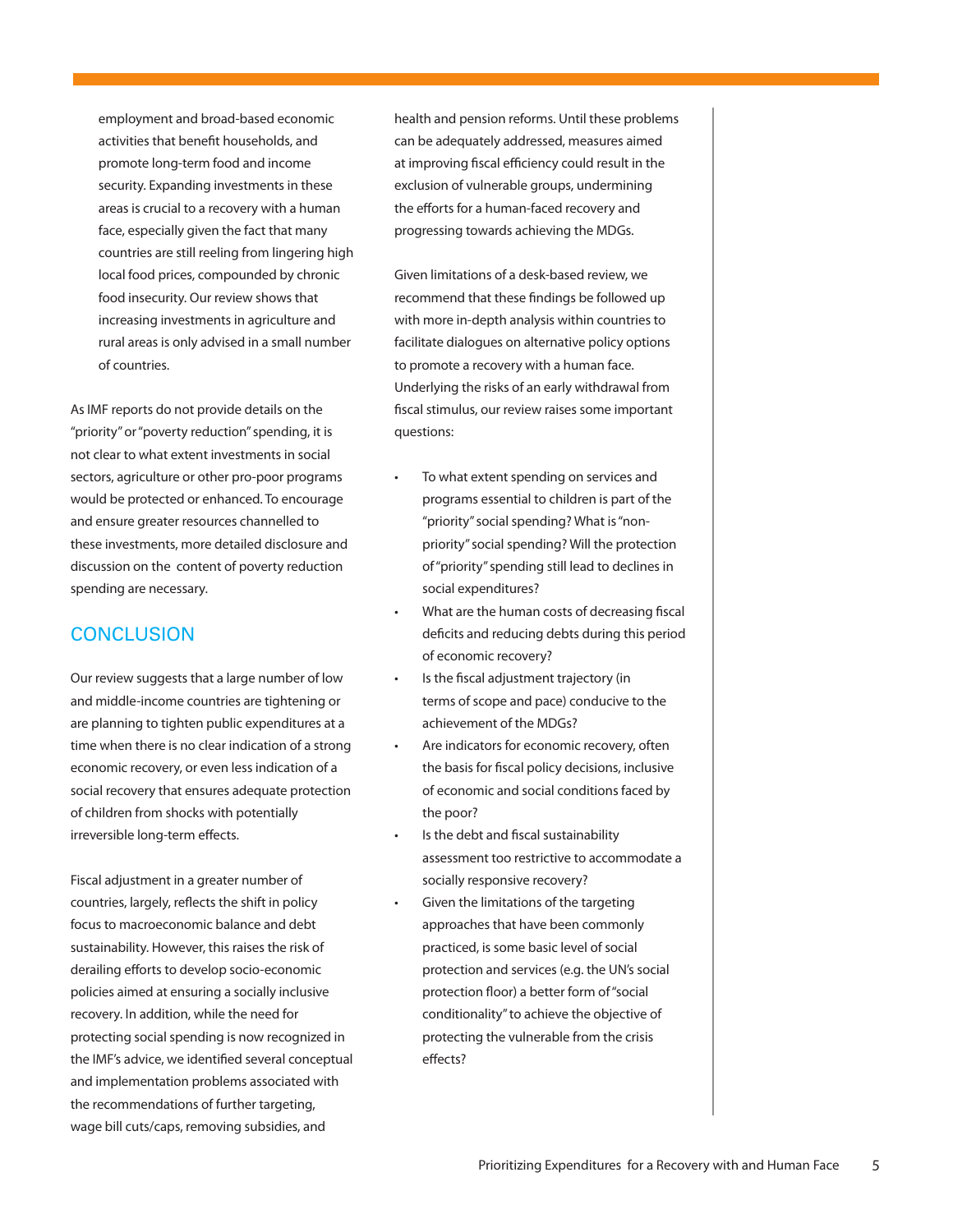#### Selected References

- 1. Olivier Blanchard, Dec.2008, http://www. imf.org/external/pubs/ft/survey/so/2008/ INT122908A.htm.
- 2. IMF. 2010. Exiting from Crisis Intervention Policies (4 February 2010, Blanchard one of the authors), http://www.imf. org/external/np/pp/eng/2010/020410. pdf , and IMF.2010. Strategies for Fiscal Consolidation in the Post-Crisis World (4 February 2010) http://www.imf.org/ external/np/pp/eng/2010/020410a.pdf
- 3. United Nations. 2009. The Millennium Development Goals Report 2009. UN, New York; United Nations 2010. World Economic Situation and Prospects 2010. UN Department of Economic and Social Affairs, New York; World Bank. 2010: Global Economic Prospects 2010. Washington, D.C. Friedman,J. and Schady, N. 2009. How Many More Infants Are Likely to Die in Africa as a Result of the Global Financial Crisis? Policy Research WP 5023, The World Bank, Washington, D.C.
- 4. Mendoza, R. and Torres, M. 2010: Aftershocks from the Global Food Crisis. UNICEF Social and Economic Policy Working Brief. April 2010.
- 5. Chai, J., Ortiz, I. and Sire, X.R. 2010: Protecting Salaries of Frontline Teachers and Health Workers. UNICEF Social and Economic Policy Working Brief. April 2010.
- 6. Ravaillon, M. 1999: Is more targeting consistent with less spending? International Tax and Public Finance, 6; Mkandawire, T. 2005. Targeting and Universalism in Poverty Reduction, Geneva: UN Research Institute for Social Development.
- 7. See: http://www.socialsecurityextension. org/gimi/gess/ShowTheme.do?tid=1321

### About the Working Brief Series

This Working Brief was compiled by Isabel Ortiz, Gabriel Vergara and Jingqing Chai of the Economic and Social Policy Unit of UNICEF's Division of Policy and Practice (DPP). For more information on this issue, or to share comments, please contact iortiz@ unicef.org, gvergara@unicef.orf or jchai@unicef.org.

Working Briefs are prepared to facilitate greater exchange of knowledge and stimulate analytical discussion on social policy issues. Their findings, interpretations and conclusions do not necessarily reflect the policies or view of UNICEF. The designations in this publication do not imply an opinion on legal status of any country or territory, or of its authorities, or the delimitation of frontiers. The editors of the series are Gaspar Fajth, Isabel Ortiz and David Stewart of the Policy, Advocacy and Knowledge Management Section. For more information on the series, or to submit a working brief, please contact gfajth@unicef.org, iortiz@unicef.org or dstewart@unicef.org.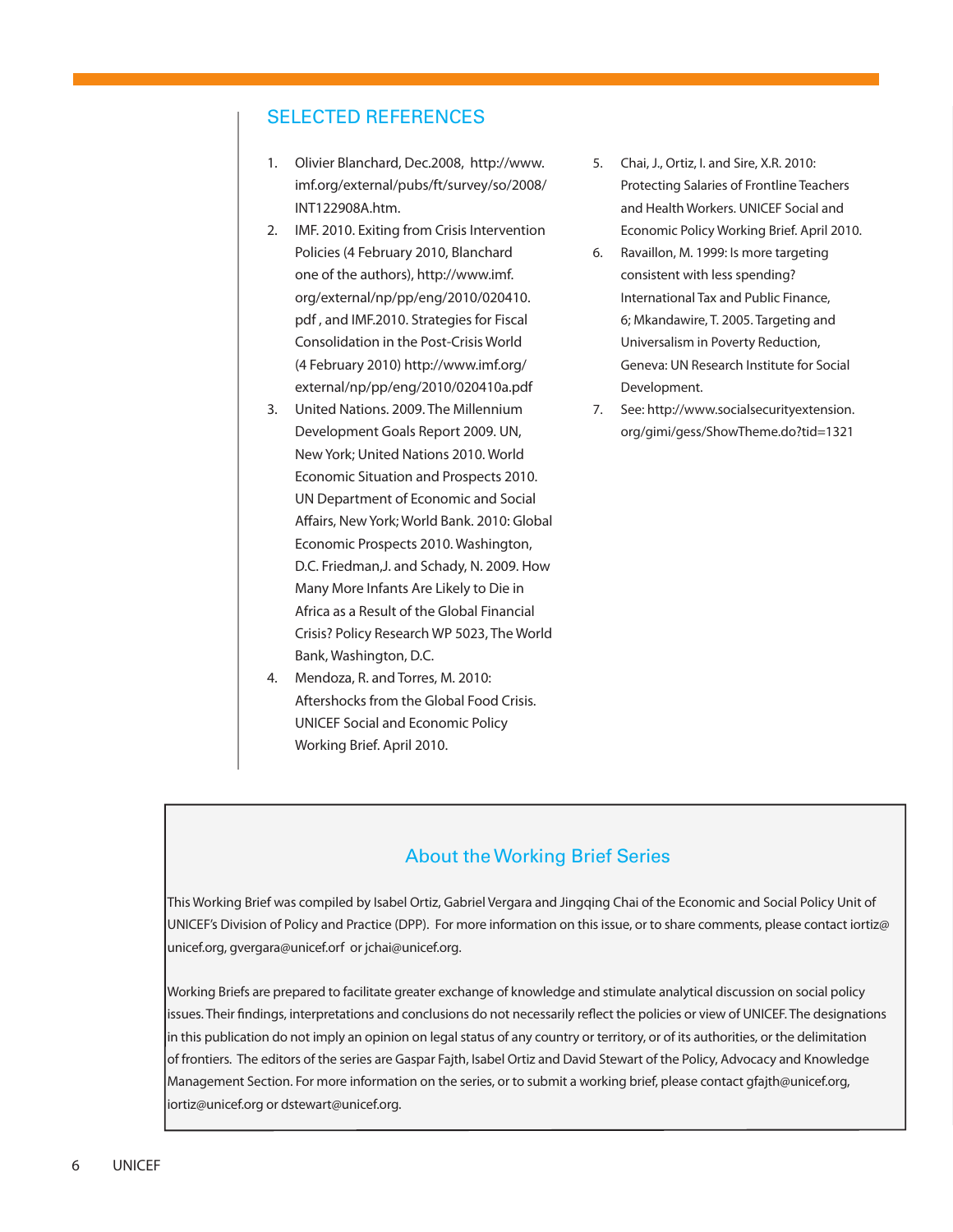| Table 1. Latest IMF Advice for 2010         |                   |                                              |  |  |
|---------------------------------------------|-------------------|----------------------------------------------|--|--|
| <b>Curtail or Adjust Public Expenditure</b> |                   | <b>Expand or Maintain Public Expenditure</b> |  |  |
| Angola                                      | Poland            | Algeria                                      |  |  |
| Armenia                                     | Russian           | <b>Bolivia</b>                               |  |  |
| Bangladesh                                  | Federation        | Burundi                                      |  |  |
| <b>Belize</b>                               | Serbia            | Cameroon                                     |  |  |
| <b>Belarus</b>                              | Solomon Islands   | Cape Verde                                   |  |  |
| <b>Bhutan</b>                               | Sri Lanka         | Central African                              |  |  |
| <b>Burkina Faso</b>                         | Sudan             | Republic                                     |  |  |
| Cambodia                                    | St. Kitts & Nevis | Chile                                        |  |  |
| Chad                                        | St. Vincent &     | Costa Rica                                   |  |  |
| Comoros                                     | Grenadines        | Democratic                                   |  |  |
| Cote d'Ivoire                               | Syria             | Republic of                                  |  |  |
| El Salvador                                 | Tanzania          | Congo                                        |  |  |
| Ethiopia                                    | Timor-Leste       | Haiti                                        |  |  |
| The Gambia                                  | Tonga             | Indonesia                                    |  |  |
| Georgia                                     | Ukraine           | Iran                                         |  |  |
| Ghana                                       |                   | Kazakhstan                                   |  |  |
| Guatemala                                   |                   | Kenya                                        |  |  |
| Grenada                                     |                   | Kyrgyz Republic                              |  |  |
| India                                       |                   | Mali                                         |  |  |
| Iraq                                        |                   | Paraguay                                     |  |  |
| Jordan                                      |                   | Republic of                                  |  |  |
| Kiribati                                    |                   | Congo                                        |  |  |
| Latvia                                      |                   | Rwanda                                       |  |  |
| Lao PDR                                     |                   | Samoa                                        |  |  |
| Lebanon                                     |                   | Senegal                                      |  |  |
| Liberia                                     |                   | Sierra Leone                                 |  |  |
| Libya                                       |                   | South Africa                                 |  |  |
| Lithuania                                   |                   | Suriname                                     |  |  |
| Malaysia                                    |                   | Tajikistan                                   |  |  |
| Malawi                                      |                   | Thailand                                     |  |  |
| Maldives                                    |                   | Togo                                         |  |  |
| Mauritius                                   |                   | Tunisia                                      |  |  |
| Marshall Islands                            |                   | Uganda                                       |  |  |
| Mexico                                      |                   | Vanuatu                                      |  |  |
| Moldova                                     |                   | Zambia                                       |  |  |
| Mongolia                                    |                   |                                              |  |  |
| Morocco                                     |                   |                                              |  |  |
| Mozambique                                  |                   |                                              |  |  |
| Nigeria                                     |                   |                                              |  |  |
| Pakistan                                    |                   |                                              |  |  |
| Panama                                      |                   |                                              |  |  |
| Philippines                                 |                   |                                              |  |  |